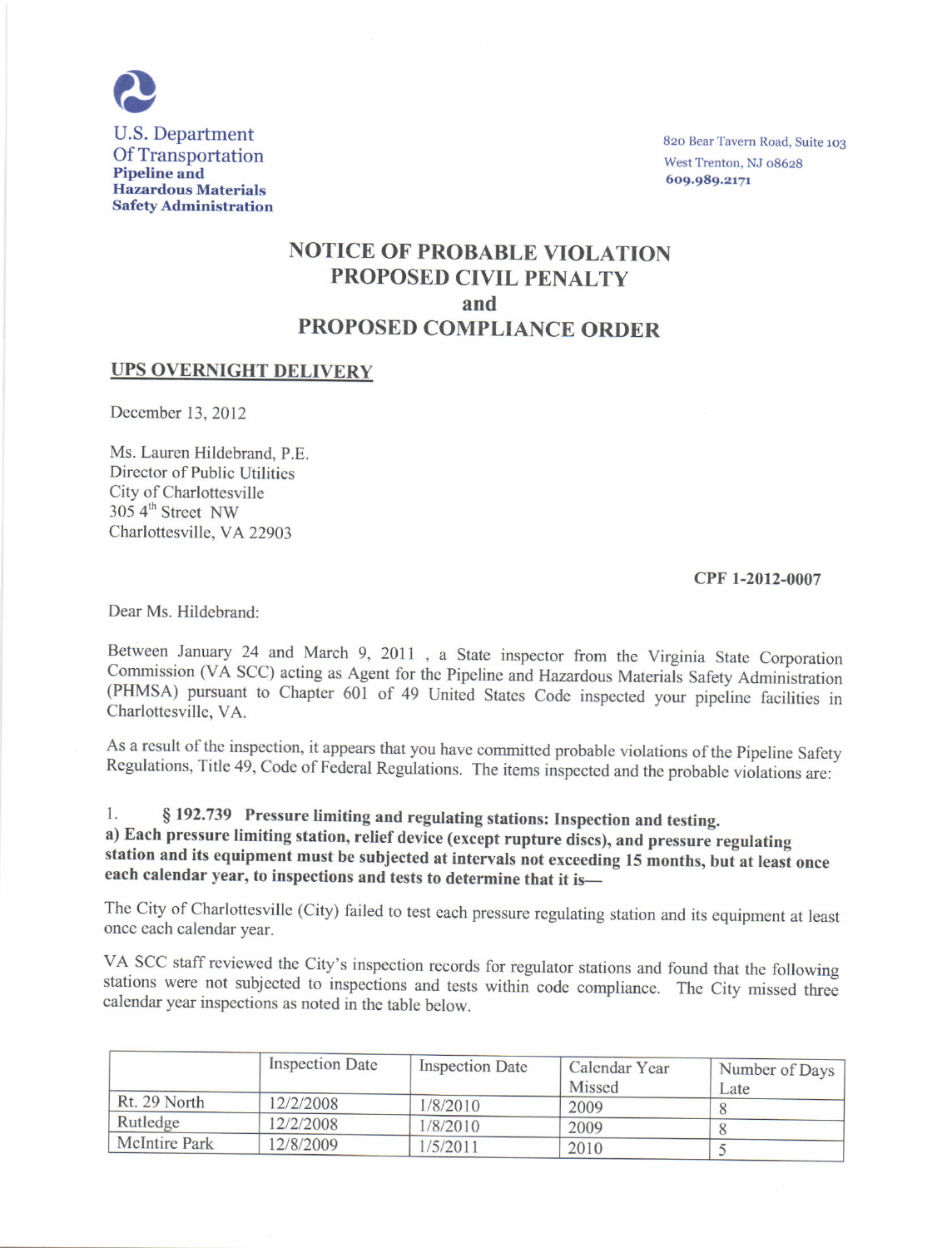### 2. \$192.161 Supports and anchors.

## (c) Each support or anchor on an exposed pipeline must be made of durable, noncombustible material and must be designed and installed as follows:

The City failed to install a non-combustible support on an exposed pipeline. The City failed to support or anchor an exposed pipeline with a durable, non-combustible material at 1730 Block of Allied Street in Charlottesville, VA.

VV SCC staff observed an exposed main, on a roof at the above location, supported by wooden blocks which were not fastened to the building. The VA SCC staff took photographs of the installation.

## 3. S 192.317 Protection from hazards.

## (b) Each aboveground transmission line or main, not located offshore or in inland naviqable water areas, must be protected from accidental damage by vehicular traffic or other similar causes, either by being placed at a safe distance from the traffic or by installing barricades.

The City failed to protect an above ground district regulator station fiom possible vchicular damage. The City failed to install the above ground district regulator station at a safe distance from traffic, and did not install any protection barricadcs at Market and old preston Avc in charloftesville, vA.

VA SCC staff observed a regulator station 12 feet from the edge of the road in a curve at an intersection without barricades. VA SCC staff took photographs of the regulator facilities.

## 4. S 192.353 Customer meters and regulators: Location.

### (c) Each meter installed within a building must be located in a ventilated place and not less than <sup>3</sup> feet (914 millimeters) from any source of ignition or any source of heat which might damage the meter.

The City failed to install an inside meter in a ventilated placc, and with adequate separation from any source of ignition or heat which might damage the meter. The meter is located inside a building in the 1730 Block of Allied Street in Charlotresville, VA.

VA SCC staff observed a meter located in an unventilated place, near a wood storage arca, and lcss than 3 feet ffom electrical equipment. vA scc staff took photographs of the meter location.

# 5. S 192.357 Customer meters and regulators: Installation.

## (a) Each meter and each regulator must be installed so as to minimize anticipated stresses upon the connecting piping and the meter.

The City failed to install a meter so as to minimize anticipated stresses upon the connccting piping and the meter. The meter is located inside a building at the 1730 block of Allied Street in Charlottesville, VA.

VA SCC staff observed a meter insidc of the building without any supports to limit the possible horizontal movement of the pipe and meter. VA SCC staff took photographs of the mcter installation.

### 6. \$ 192.479 Atmospheric corrosion control: General.

# (a) Each operator must clean and coat each pipeline or portion of pipeline that is exposed to the atmosphere, except pipelines under paragraph (c) of this section.

The City failed to clean and coat each pipcline or portion of pipcline that is exposed to the atmosphere, at North wing Barracks Road and the 1730 Block of Allied Street in charlottcsville. VA.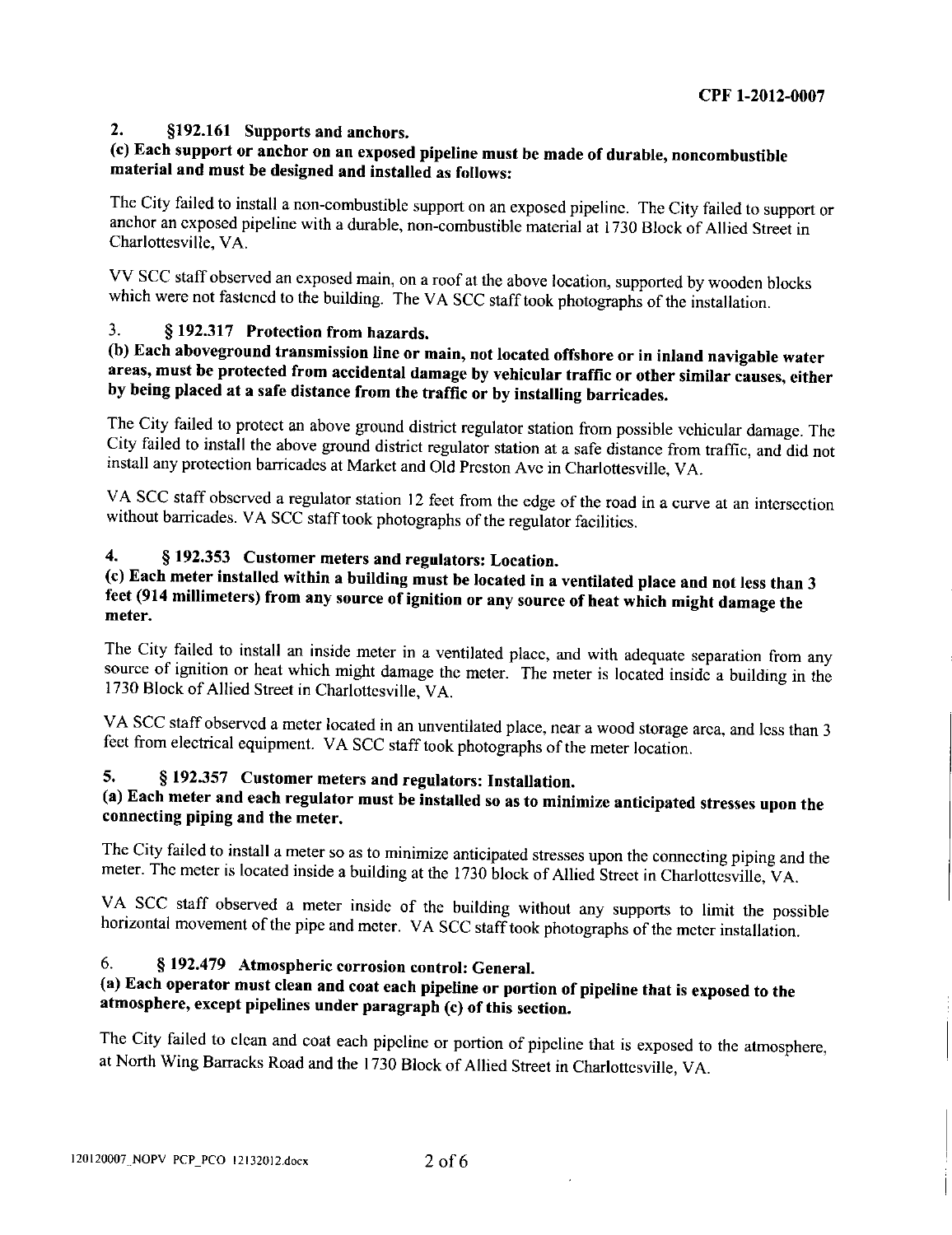VA SCC staff obscrved approximately 320 feet of inadequately coated 2 inch main, secured to a row of buildings, feeding 8 meters to various commercial customers at North Wing Barracks Road; and, a 2 inch main running up a building and across the roof at 1730 Block of Allied Street in Charlottesville, Virginia. VA SCC staff took photographs of the installations.

# 7. S 192.707 Line narkers for mains and transmission lines.

# (c) Pipelines aboveground. Line markers must be placed and maintained along each section of a main and transmission line that is located aboveground in an area accessible to the public.

The City failed to install and maintain markers along cach section of a main and transmission line that is located abovc ground in an area accessible to the public.

The City failed to place line markers on an exposed main at North Wing Barracks Road, and also on a section of exposed main on a roof in the 1730 Block of Allied Street.

VA SCC staff observed approximately 320 feet of 2 inch main secured to a row of buildings feeding 8 meters to various commercial customers at North Wing Barracks Road and a 2 inch main running up a building and across the roof at 1730 Block of Allied Street in Charlottesville, VA. VA SCC staff took photographs of the installation.

### 8. § 192.805 Qualification program. (a) Identify covered tasks;

The City failed to have and follow a written qualification program thar identificd a covered task for the calibration and maintenance of ficld transmitters related to their telemetry systcm.

The VA SCC staff reviewed thc City's qualification program and found no cvidence of a qualification program for City employees who calibrate and maintain pressure transducers used in the City's telemetry system.

#### Proposed Civil Penalty

Under 49 United States Code, § 60122, you are subject to a civil penalty not to exceed \$200,000 per violation per day the violation pcrsists up to a maximum of \$2,000,000 for a related serics of violations. For violations occurring prior to January 3, 2012, the maximum penalty may not exceed \$100,000 per violation per day, with a maximum penalty not to exceed \$1,000,000 for a related series of violations. The Compliance Officer has revicwed the circumstances and supporting documentation involved in the above probable violations and has recommended that you be preliminarily assessed a civil penalty of \$88,500 as follows:

| <u>Item number</u> | PENALTY  |  |
|--------------------|----------|--|
|                    | \$10,300 |  |
| 2                  | \$16,200 |  |
|                    | \$13,700 |  |
| 6                  | \$32,100 |  |
|                    | \$16,200 |  |

#### Proposed Compliance Order

With respect to items 2, 3, 4, 5, 6, 7 and 8, pursuant to 49 United States Code § 60118, the Pipeline and Hazardous Materials Safety Administration proposes to issue a compliance order to city of Charlottesville, VA. Please refer to the Proposed Compliance Order, which is enclosed and madc a part of this Notice.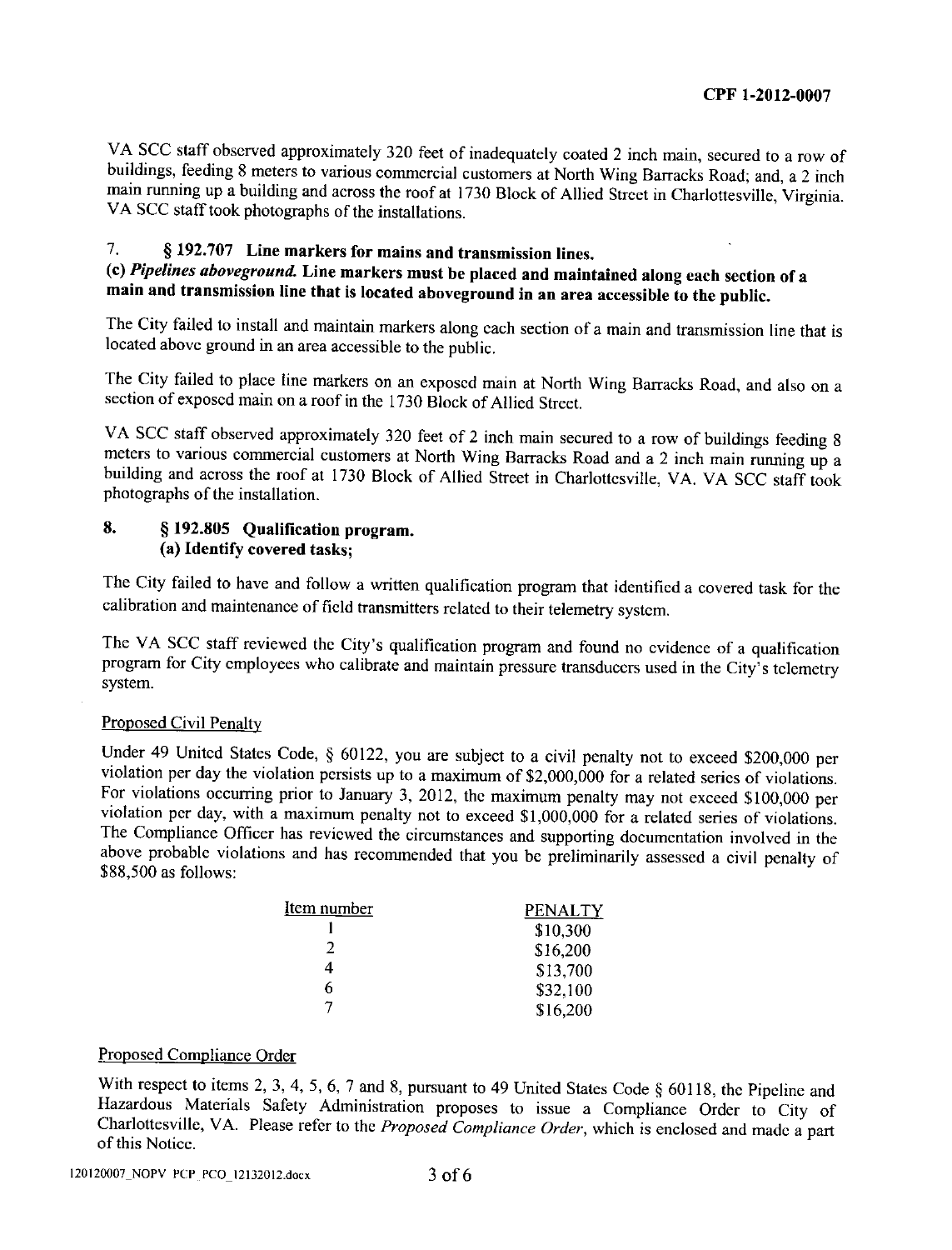#### cPF 1-2012-0007

#### Response to this Notice

Enclosed as part of this Notice is a document mtitled Response Options for Pipeline Operators in Compliance Proceedings. Please refer to this document and note the response options. Be advised that all material you submit in response to this enforcement action is subject to being made publicly available. If you believe that any portion of your responsive material qualifies for confidential treatment under 5 U.S.C. 552(b), along with the complete original document you must provide a second copy of the document with the portions you believe qualify for confidential treatment redacted and an explanation of why you believe the redacted information qualifies for confidential treatment under 5 U.S.C. 552(b). If you do not respond within 30 days of receipt of this Notice, this constitutes a waiver of your right to contest the allegations in this Notice and authorizes the Associate Administrator for Pipeline Safety to find facts as alleged in this Notice without firther notice to you and to issue a Final Order.

Please submit all correspondence in this matter to Byron Coy, PE, Director, PHMSA Eastem Region, 820 Bear Tavern Road, Suite 103, W. Trenton, NJ 08628. Please refer to CPF 1-2012-0007 on each document you submit, and please whenever possible provide a signed PDF copy in electronic format. Smaller files may be emailed to  $\frac{Byron(Coy(q)dot.gov)}{gyof(0, q)dot.gov}$ . Larger files should be sent on a CD accompanied by the original paper copy to the Eastern Region Office.

Sincerely,

Ban 2 hy

Director, Eastem Region Pipeline and Hazardous Materials Safety Administration

Enclosures: Proposed Compliance Order Response Options for Pipeline Operators in Compliance Proceeding

Cc: James Hotinger, VA SCC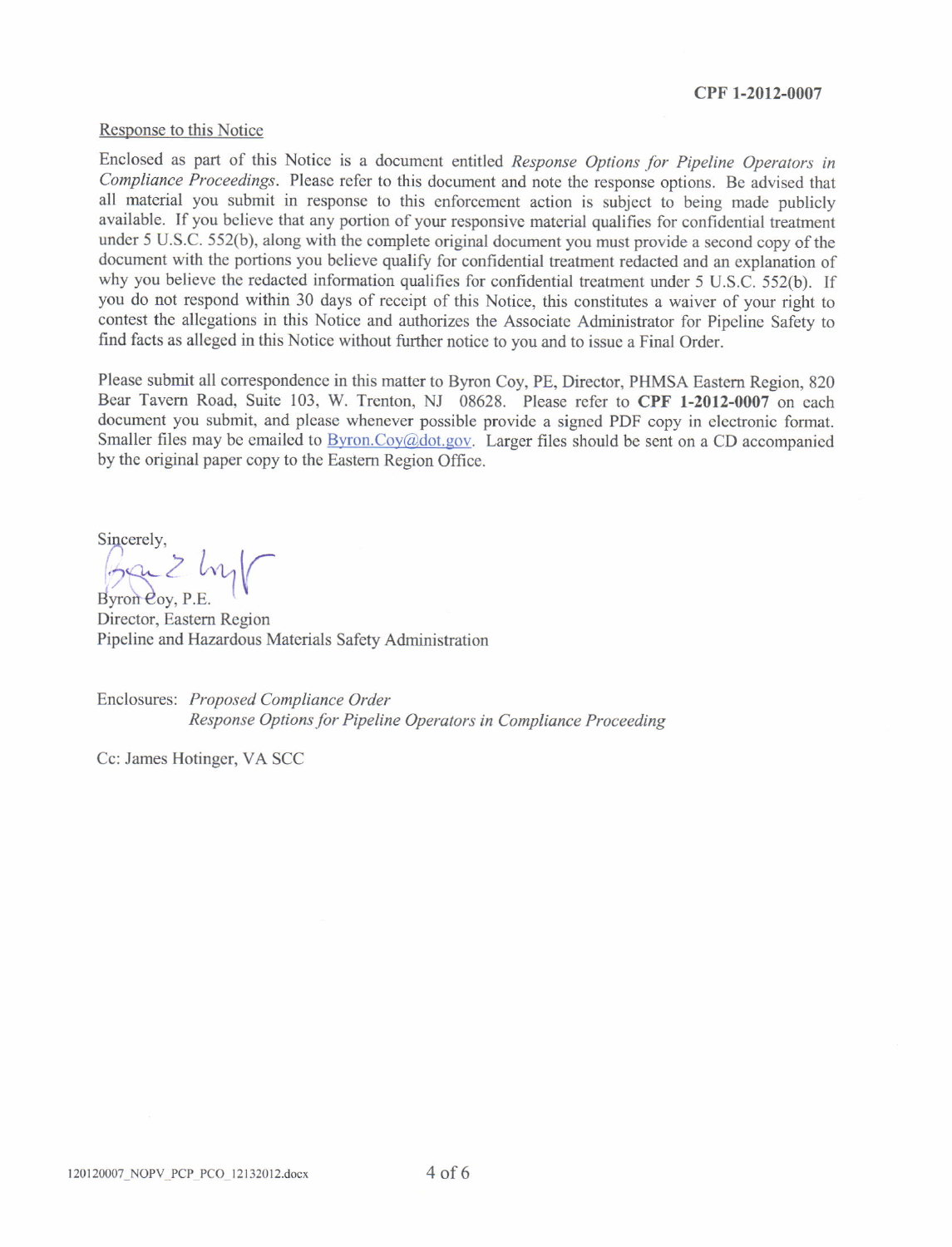# PROPOSED COMPLIANCE ORDER

Pursuant to 49 United States Code § 60118, the Pipeline and Hazardous Materials Safety Administration (PHMSA) proposes to issue to City of Charlottesville, VA a Compliance Order incorporating the following remedial requirements to ensure the compliance of City of Charlottesville, VA with the pipeline safety regulations:

- In regard to Item Number 2 of the Notice pertaining to the City failure to install a  $1<sub>1</sub>$ non-combustible support on an exposed pipeline in the 1730 Block of Allied Street in Charlottesville, VA, the City must replace exiting wood block supports with non-combustible supports. Upon completion of this work, the city should provide related documentation.
- In regard to Item Number 3 of the Notice pertaining to the City's failure to protect  $\overline{2}$ . an above ground district regulator from possible vehicular traffic, the City must either relocate the regulator facilities at Market and Old Preston Avenue in Charlottesville, VA to a safe distance from the edge of the road, or provide barricades to protect the regulator facilities. Upon completion of this work, the city should provide related documentation.
- In regard to Item Number 4 of the Notice pertaining to the City failure to install  $3.$ an inside meter in a ventilated place, with adequate separation from any source of ignition or heat which might damage the meter, the City must relocate the meter to comply with the requirements of § 192.353 (a). Upon completion of this work, the city should provide related documentation.
- In regard to Item Number 5 of the Notice pertaining to the City failure to install a  $\overline{4}$ . meter so as to minimize anticipated stresses upon the connecting pipe and the meter at the 1730 Block of Allied Street in Charlottesville, VA, the City must provide additional meter supports to limit the possible horizontal movement of the pipe and meter. Upon completion of this work, the city should provide related documentation.
- In regard to Item Number 6 of the Notice pertaining to the City failure to clean  $5<sub>1</sub>$ and coat each pipeline, or portion of each pipeline, exposed to the atmosphere at North Wing Barracks Road and the 1730 Block of Allied Street in Charlottesville, VA, the City must clean and coat the exposed piping facilities. Upon completion of this work, the city should provide related documentation.
- 6. In regard to Item Number 7 of the Notice pertaining to the City failure to install and maintain line markers along each section of main and transmission line that is located above ground and in an area accessible to the public near North Wing Barracks Road, and near 1730 Block of Allied Street, the City must provide the required line markers required by §192.707(c). Upon completion of this work, the city should provide related documentation.
- In regard to Item Number 8 of the Notice pertaining to the City failure to have and  $7<sub>1</sub>$ follow a written qualification program that identified a covered task for the calibration and maintenance of field transmitters related to the City's telemetry system, the City must identify that covered task and incorporate the identified task in the City qualification program.